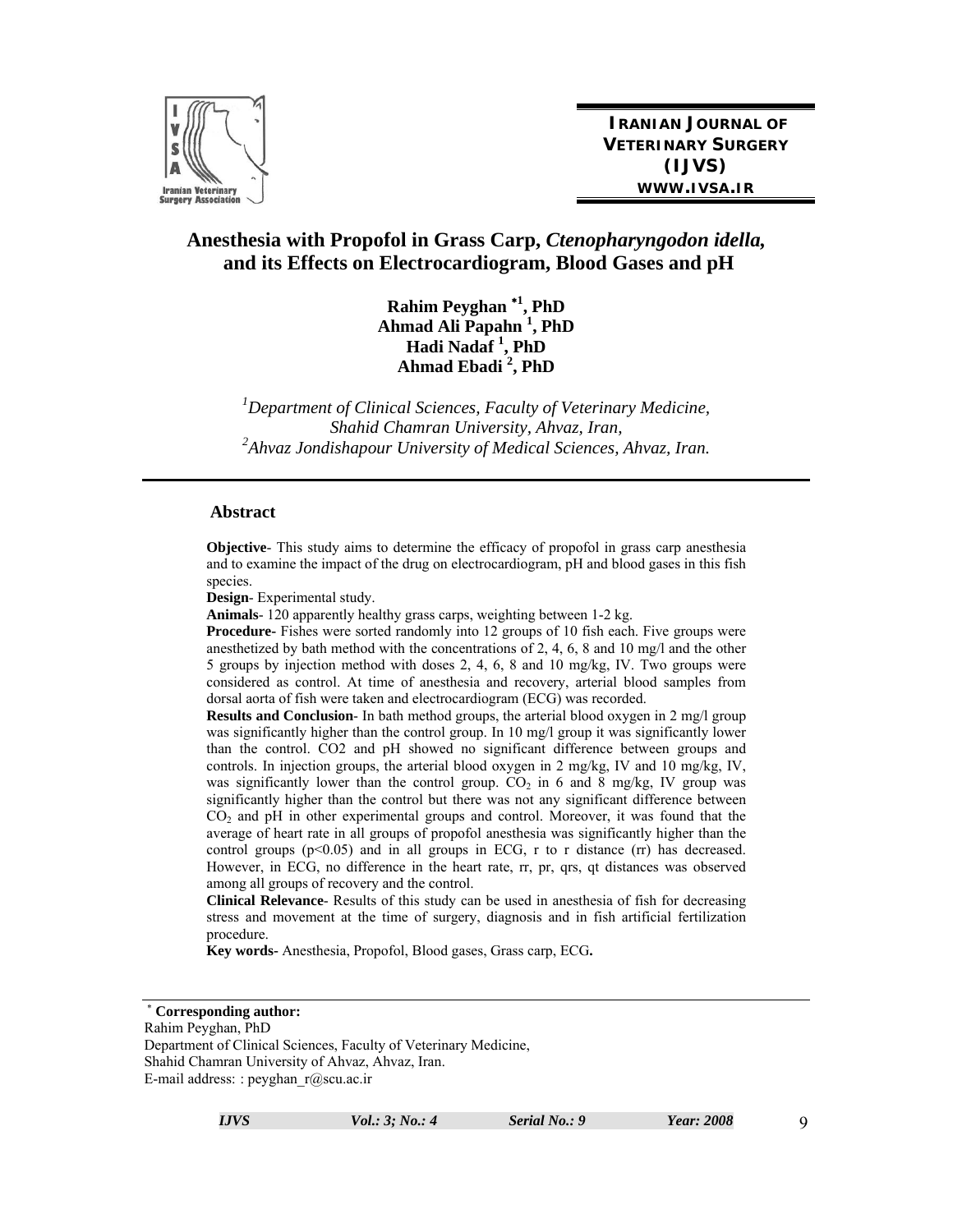#### **Introduction**

Anesthesia in fish is used for decreasing stress and movement at the time of surgery, diagnosis and for fish transport. The most commonly used fish anaesthetic is tricaine methane sulfonate  $(MS<sub>222</sub>)$ . However, this anaesthetic is regarded as a carcinogenic and also a 21-day withdrawal period is required if the fish is intended for human consumption.<sup>1</sup> Propofol, as an anesthetic drug is well known in human and veterinary medicine. 2 However, there has been no report on its efficacy and the side effects when used on teloest fish. Propofol is a phenol derivative that was introduced in 1986 by Stuart pharmaceutical company. Other generic names of this drug are Diprivan, Kimofol and Pofol. This drug has a short half life in body (30-60 min) and is believed to affect the sodium and chloride channel in the  $CNS$ .<sup>3,4</sup> The anesthetic propofol is a potent enhancer of neuronal GABAergic currents and directly activates GABA currents. More recently, specific receptors have been postulated as important binding sites for propofol including a methionine in the third trans-membrane domain and a tyrosine with in the fourth transmembrane domain of the ß2 subunit.<sup>5</sup>

To date a number of studies have been done on the effects of propofol in human and terrestrial animals.<sup>2,6,7</sup> With regards to other anesthetic drugs, many investigations have been also done in fish.8,9,10,11,12,13 But there is no report about the propofol anesthesia in grass carp and its side effects on the blood gases and ECG parameter of this fish species. Respectively this study aims to determine the efficacy of propofol and examines some physiologic impact of the drug in grass carp.

# **Materials and Methods**

# *Fish*

To carry out the experiment, 120 Grass carps (*Ctenopharyngodon idella*) weighting between 1-2 kg, supplied by one of private carp farm, Ahvaz-Iran, were chosen. After being transported to the laboratory in oxygenated water, they were stored in 12 large aquariums. The aquarium water was de-chlorinated tab water. The water, used in the experiments, came from the same source and had a mean temperature of  $20-24$  C and was air saturated with respect to oxygen.

# *Experiments*

Fishes were divided randomly into 12 groups of 10 fish each. Five groups were anesthetized by bath method with concentrations 2, 4, 6, 8 and 10 mg/l and 5 groups by injection method via caudal vein with doses 2, 4, 6, 8 and 10 mg/kg, IV. Normal saline was injected to 10 fish and this group was considered as the control injection group.

# *Sampling and Analysis*

As for ECG recordings, we inserted three small clamps. ECG electrodes of electrocardiogram instrument (FX-120, Japan) were attached to the ventral surface of fish body: two electrodes lateral (one on each side) to the base of the heart and one electrode lateral to the midline near anus (Fig. 1).

For determination of stages, balance, respiration, caudal peduncle pinch (noxious stimuli), reactions to handling (touch stimuli) and swimming activity were observed and assessed during the entire experiment according to Graham, and Iwana,  $1990$ <sup>11</sup> Completely anaesthetized fish displayed no response to handling and the reflex reactions to the caudal peduncle pinch were absent, whereas recovered fish reacted to handling and swim normally.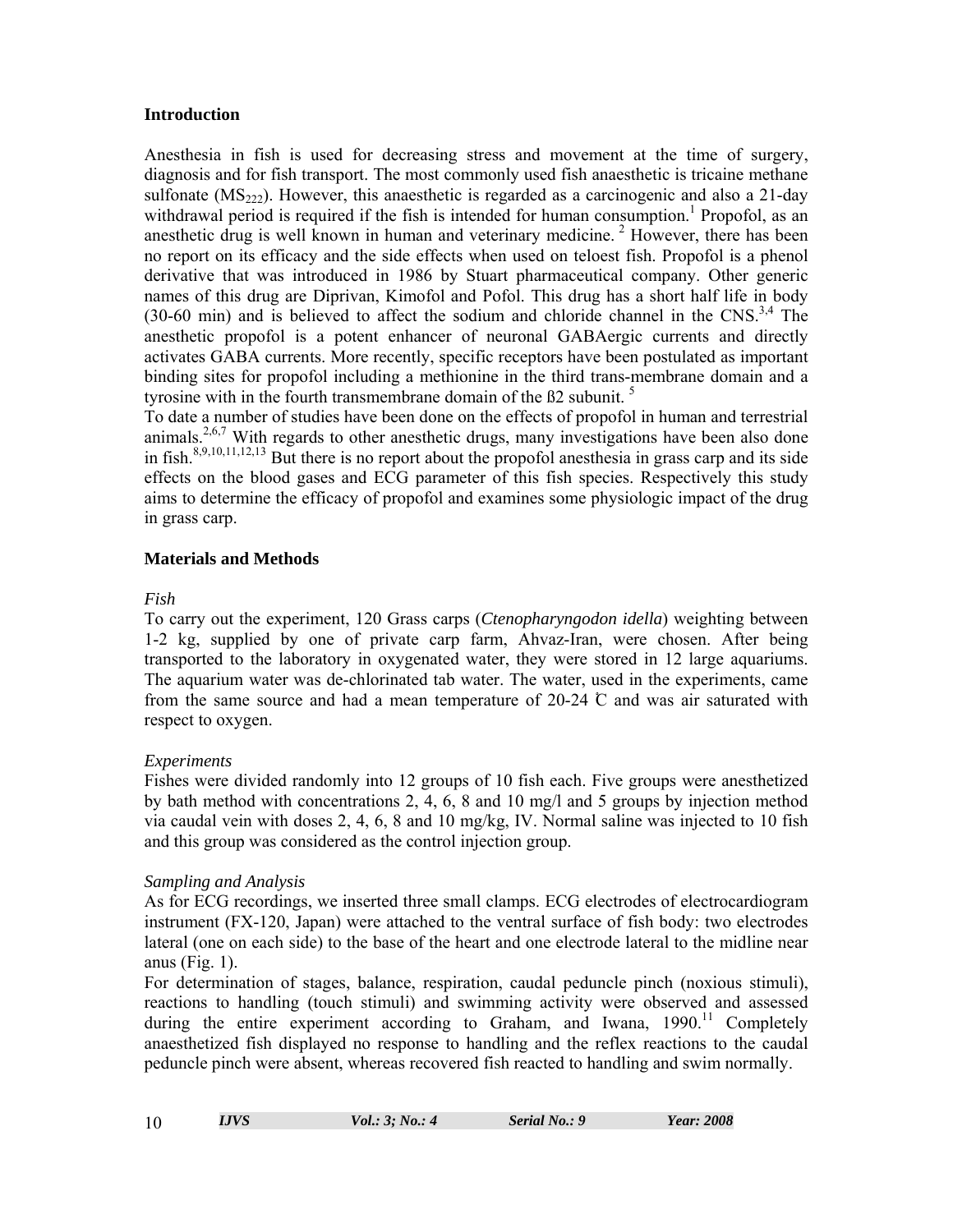Continuous ECG was recorded in different leads. The fish was oxygenated by freshwater with sustained flow across gills during the recording. After recording the electrocardiogram of all fishes, the average and standard deviation of the blood gases and electrocardiogram parameters (heart rates, pr and st segment, qrs, rr and tp distances) were calculated.

For blood gas analysis, at the time of anesthesia and recovery, arterial blood samples from dorsal aorta of fish were taken (Fig. 2). After transferring of blood in ice bag, blood gases and pH of all fish were measured immediately with Radiometer (ABL5, Denmark). Arterial blood was analyzed for oxygen tension (PaO2), pH, total carbon dioxide content of plasma. These parameters were measured with Radiometer set-up at 25°C. For conducting this experiment, the method details of Andersen and Wang (2002) was followed.





**Figure 1.** Ventral view of grass carp showing electrode **Figure 2.** Blood sampling from dorsal aorta of fish placement.

# *Statistical Analysis*

The means and standard deviation of the parameters were estimated and the data analysis was done through running one way analysis of variance using SPSS-11.5 software. The p values less than 0.05 were considered as significant.

# **Results**

The results of data analysis revealed that, in bath methods the fish (100%) were successfully anesthetized and reached to stage 3, plane 2 in average time of  $137\pm42$  second without mortality in all concentrations (Table 1). In 6, 8 and 10 mg/l groups, the fishes reached to stage 3, plane 3 without mortality. In injection method in all doses the fish (100%) were successfully anesthetized and reached to stage 3, plane 3 (Table 2). However, in 8 mg/kg 1 fish (10%) and in 10 mg/l 2 fish (20%) reached to stage 3, plane 4 and did not recover.

The recovery time spans for concentrations of 2, 4, 6, 8 and 10 mg/l were 5, 16, 10, 31 and 12 min respectively. The recovery time spans for doses 2, 4, 6, 8 and 10 mg/kg were 9,6, 18, 18, 36 and 41 min respectively. As the results showed that recovery time in injection method was significantly higher than in the bath method.

According to results, in injection method in all concentrations the fish were successfully anesthetized and reached to stage 3, plane 3 in average time of 240±84 second without mortality. The detail of each group have been reported and summarized in table 2.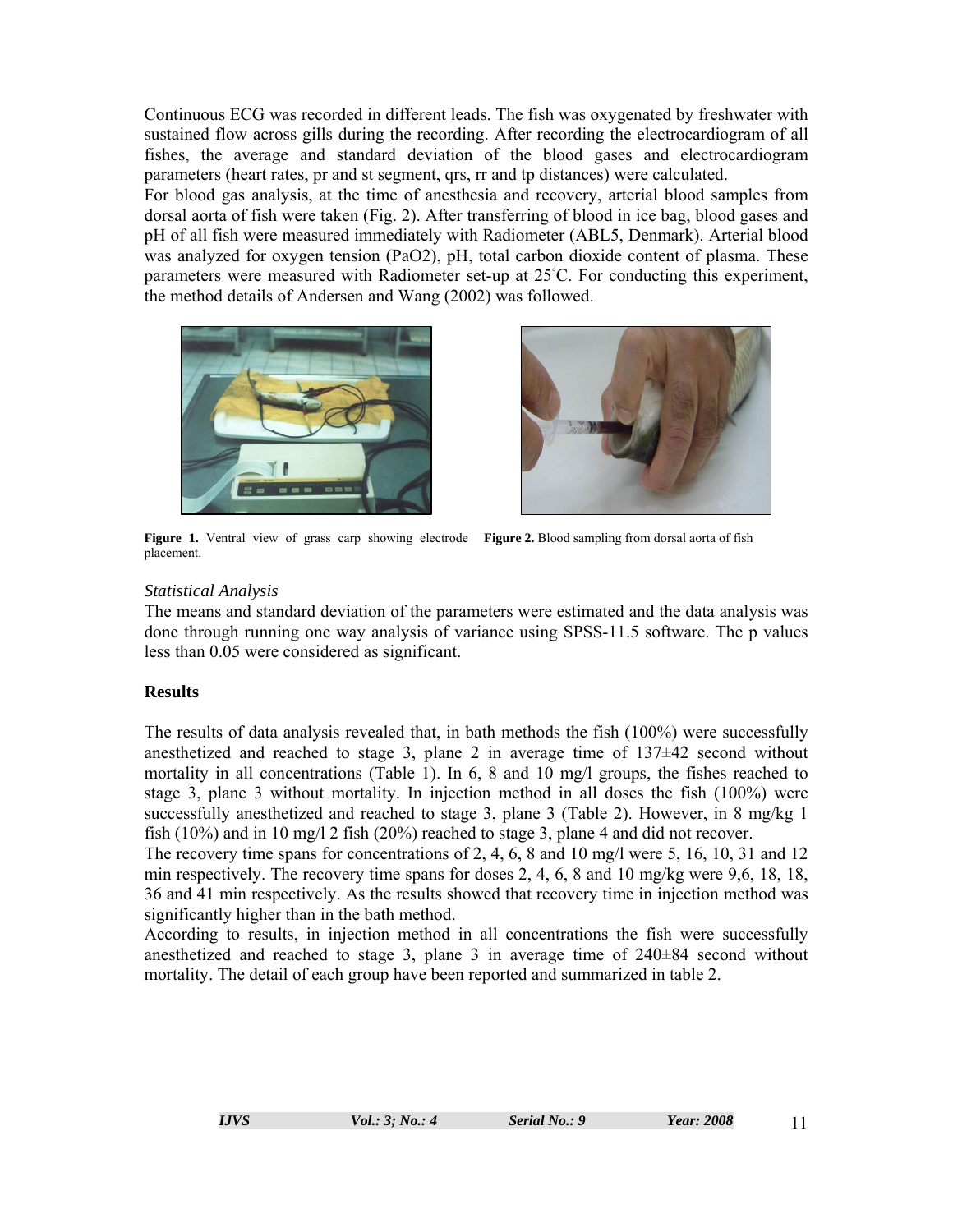| <b>Treatment</b>  | Stage 1                  | Stage 2                  |               | Stage 4      |              |   |
|-------------------|--------------------------|--------------------------|---------------|--------------|--------------|---|
|                   |                          |                          | Plane 1       | Plane 2      | Plane 3      |   |
| $2 \text{ mg/l}$  | _*                       | ۰                        | $72 + 20$     | $137\pm42$   |              | ٠ |
| $4 \text{ mg}/1$  | $\overline{\phantom{a}}$ | ۰                        | $65 \pm 11.7$ | $84 \pm 21$  | $300 \pm 10$ | ٠ |
| $6$ mg/l          | $\overline{\phantom{a}}$ | ۰                        | $38 \pm 14.9$ | $56 \pm 23$  | $124 \pm 22$ |   |
| $8 \text{ mg}/l$  | $\overline{\phantom{a}}$ | ۰                        | $93 \pm 22$   | $135 \pm 31$ | $279 \pm 66$ |   |
| $10 \text{ mg/l}$ | $\overline{\phantom{a}}$ | $\overline{\phantom{a}}$ | 15±7          | $22 \pm 7.5$ | $74 \pm 13$  | ٠ |

Table 1. Time to reach to anesthetic stage in bath method (sec.)

\*- No data in the box means that the stage sign was not detected or passed by the fish.

| <b>Treatment</b> | Stage 1                  | Stage 2                  | Stage 3      |               |              | Stage 4                  |
|------------------|--------------------------|--------------------------|--------------|---------------|--------------|--------------------------|
|                  |                          |                          | Plane 1      | Plane 2       | Plane 3      |                          |
| $2 \text{ mg}/l$ | _*                       | ۰                        | $160 \pm 34$ | $180 \pm 60$  | $240 \pm 84$ | ۰                        |
| $4$ mg/l         | $\overline{\phantom{a}}$ | ۰                        | $60 \pm 24$  | $95 \pm 35$   | $182 \pm 80$ | ۰                        |
| $6$ mg/l         | $\overline{\phantom{a}}$ | $\overline{\phantom{a}}$ | ۰            | $112 \pm 15$  | $195 \pm 30$ | $\overline{\phantom{a}}$ |
| $8$ mg/l         | $\overline{\phantom{0}}$ | $\overline{\phantom{a}}$ | $184 \pm 81$ | $288 \pm 100$ | $290 \pm 75$ | -                        |
| $10$ mg/l        | $\overline{\phantom{0}}$ | $\overline{\phantom{a}}$ | ٠            | $84 + 32$     | $107 \pm 17$ | $\overline{\phantom{a}}$ |

**Table 2.** Time to reach to anesthetic stage in injection method (sec.)

\*- No data in the box means that the stage sign was not detected or passed by the fish.

In bath groups, the arterial blood oxygen in 2 mg/l was significantly higher than the control group and in 10 mg/l group oxygen was significantly lower than the controls. Concerning CO2 and pH showed no significant difference was found between experimental groups and control group (Table 3). In injection groups, the arterial blood oxygen in anesthesia with 2 mg/kg and 10 mg/kg propofol was significantly lower than the control group (Table 4). However, in 6 and 8 mg/kg the arterial blood oxygen was significantly higher than the control. In injection groups  $CO<sub>2</sub>$  in 6 and 8 mg/kg group was significantly higher than the control but there was not any significant difference between  $CO<sub>2</sub>$  and pH in other experimental groups and control.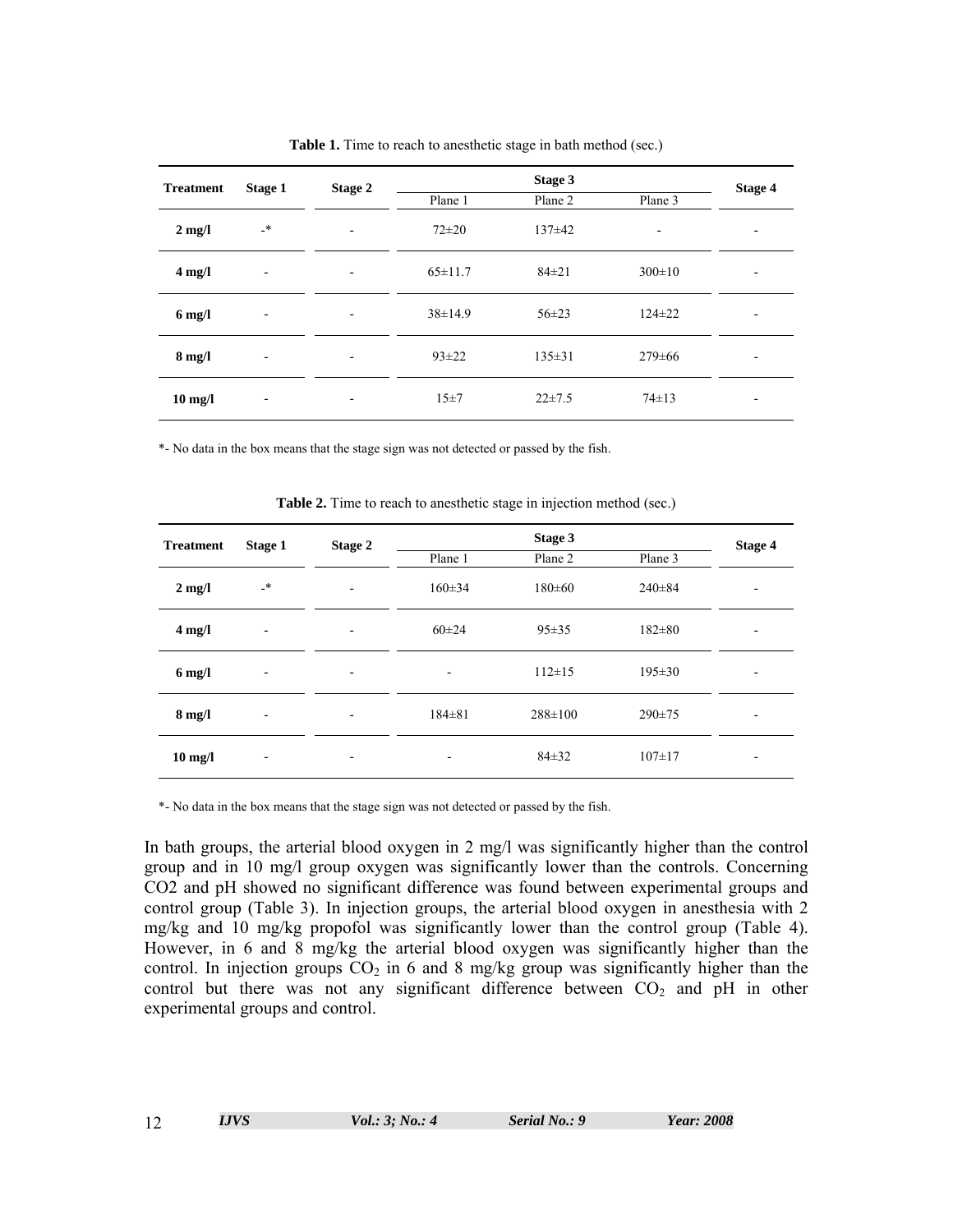| <b>Concentration</b>   | CO2            |                 | $\Omega$         |                  | рH             |                |
|------------------------|----------------|-----------------|------------------|------------------|----------------|----------------|
| mg/l                   | Anesthesia     | Recovery        | Anesthesia       | Recovery         | Anesthesia     | Recovery       |
|                        | $11.1 \pm 1.4$ | $11 \pm 1.4$    | $11.3 \pm 3.7^*$ | $13.4 \pm 3.8^*$ | $7.5 \pm 0.1$  | $7.5 \pm 0.07$ |
| $\boldsymbol{\Lambda}$ | $9.5 \pm 1.6$  | $11.6 \pm 0.79$ | $6\pm1$          | $6.7 \pm 3.4$    | $7.5 \pm 0.15$ | $7.5 \pm 0.05$ |
| 6                      | $11.1 \pm 1.6$ | $9.7 \pm 1.9$   | $3 \pm 1.1$      | $7.9 \pm 2.6$    | $7.5 \pm 0.15$ | $7.4 \pm 0.18$ |
| 8                      | $9.7 \pm 1.2$  | $13.3 \pm 0.9$  | $6.8 \pm 3.6$    | $6.1 \pm 2.7$    | $7.5 \pm 0.07$ | $7.6 \pm 0.05$ |
| 10                     | $10.5 \pm 1$   | $10.4 \pm 0.54$ | $2.4 \pm 1.5^*$  | $3.6 \pm 1.1^*$  | $7.5 \pm 0.09$ | $7.6 \pm 0.05$ |
| <b>Control</b>         | $8.1 \pm 2.9$  |                 | $5.5 \pm 2.9^*$  |                  | $7.6 \pm 0.16$ |                |

**Table 3.** Blood gas and pH changes in anesthesia with propofol in bath method.

\*- Significantly different from control ( $p < 0.05$ ).

| <b>Dose</b> | CO2                         |                 | <b>O2</b>       |               | рH             |                |
|-------------|-----------------------------|-----------------|-----------------|---------------|----------------|----------------|
| mg/kg       | Anesthesia                  | Recovery        | Anesthesia      | Recovery      | Anesthesia     | Recovery       |
|             | $10.2 \pm 0.9$              | $11 \pm 1.4$    | $3.6 \pm 2.4^*$ | $6 \pm 1.7$   | $7.6 \pm 0.04$ | $7.6 \pm 0.1$  |
| 4           | $12.3 \pm 2.7$              | $12.6 \pm 0.79$ | 5±4.2           | $6.7 \pm 3.4$ | $7.5 \pm 0.08$ | $7.5 \pm 0.08$ |
| 6           | $14.3 \pm 1.5$ <sup>*</sup> | $11.7 \pm 1.9$  | $5.7 \pm 2.8$   | $7.9 \pm 2.6$ | $7.7 \pm 0.05$ | $7.5 \pm 0.05$ |
|             | $13.3 \pm 1.9^*$            | $12.3 \pm 0.9$  | $6.2 \pm 1.2$   | $7.7 \pm 2.6$ | $7.6 \pm 0.01$ | $7.5 \pm 0.1$  |
| 10          | $11.9 \pm 1.1$              | $11.4 \pm 0.54$ | $3.2 \pm 2.3^*$ | $5.1 \pm 2.6$ | $7.6 \pm 0.05$ | $7.5 \pm 0.1$  |
| Control     | $8.1 \pm 2.9^*$             |                 | $5.5 \pm 2.9^*$ |               | $7.6 \pm 0.16$ |                |

**Table 4.** Blood gas and pH changes in anesthesia with propofol in injection method.

\*- Significantly different from control ( $p < 0.05$ ).

In the ECG study in control group, the average of pr, qt, qrs and rr segments were  $0.1\pm0.02$ ,  $0.41\pm0.03$ ,  $0.04\pm0.01$ ,  $8.9\pm5.5$  second respectively. The mean heart rate of control group was 9.8±6.1 beat per min. In anesthesia groups there was no significant difference between themselves but the heart rates in these groups were significantly higher than the control groups. However, the tp and rr segments in experimental groups were lower than the control. No significant difference in the heart rate, rr, pr, qrs, qt distances was observed between recovery and control groups.

# **Discussion**

The first part of this study was focused on assessing the efficacy of 5 different concentration of propofol as a new anesthetic in fish to establish a minimum dose producing optimal anesthetic state. In bath method in all concentration and in injection method in doses of 2, 4 and 6 mg/kg the fishes (100%) were successfully anesthetized. In shark, in an experiment propofol (2.5 mg/kg) was administered over 30 sec via the caudal vein, heart rate and respiratory rate did not change significantly over time. The righting response returned within 60 min in 44% of the sharks, 75 min in 22% of the sharks, and over 200 min in 33% of the sharks. All sharks recovered uneventfully and Propofol provided a safe anesthetic event for spotted bamboo sharks.<sup>14</sup> Parenteral anesthetic protocols for short-term immobilization were evaluated in twenty 4-yr-old Gulf of Mexico sturgeon (*Acipenser oxyrinchus de soti*). An initial dose-response trial determined the efficacy of either propofol (3.5-7.5 mg/kg, i.v.) in this fish species at the dosages used in that study, propofol effectively induced a light plane of anesthesia.15 Therefore, using these concentrations and doses can be recommended in aquaculture; but, economically speaking, the best doses can be 4 mg/l in bath method and 2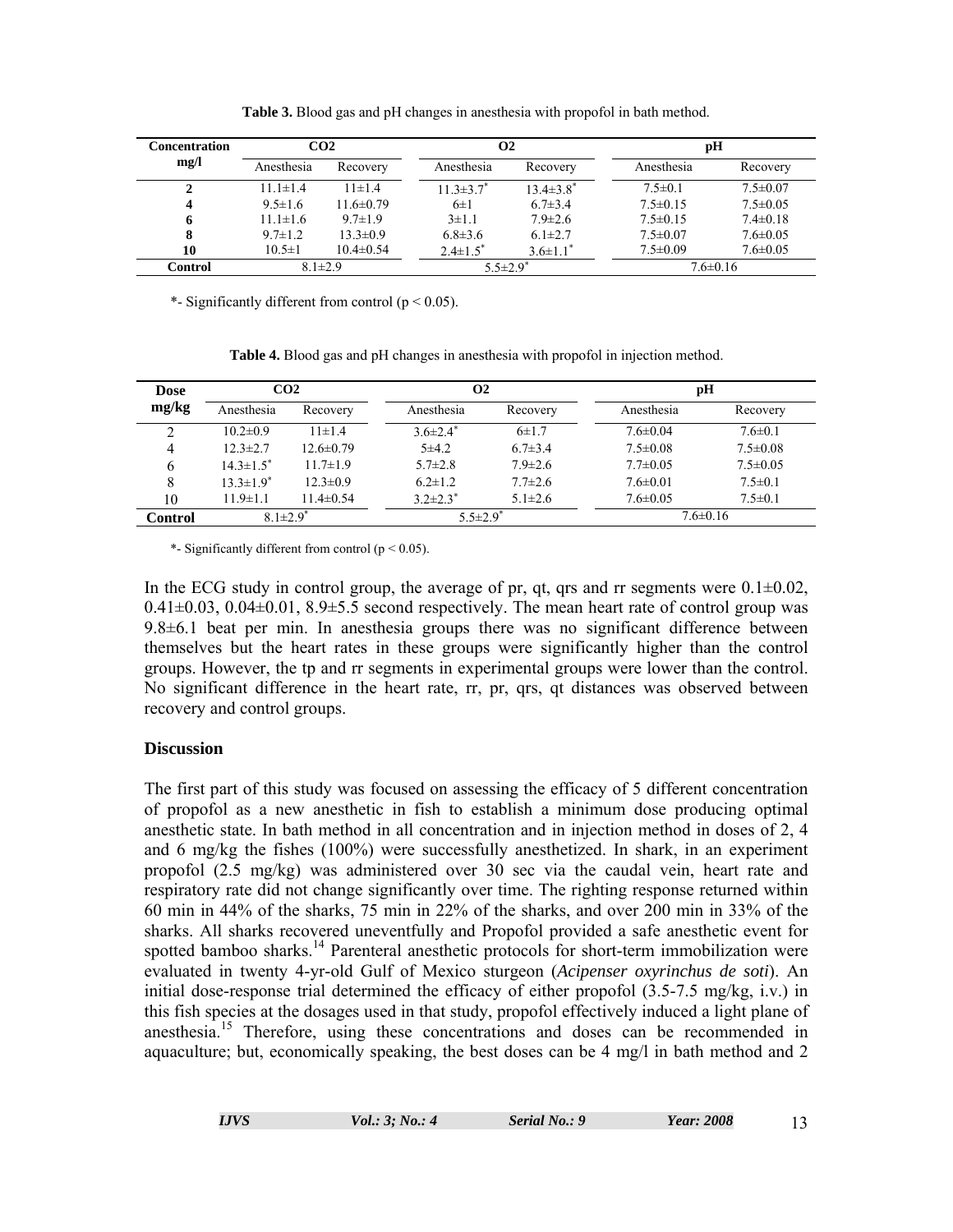mg/kg by injection that was the minimum dose which producing optimal anesthetic state for each method respectively.

The second part of this study was to examine the effects of anesthesia on blood gas, pH and ECG of the fish. Changes in blood and heart are the most important changes in body during anesthesia. According to literature the most important factors affecting the fish blood parameters are: age, diet, drugs and diseases.<sup>16</sup>

In the present study, the heart rate in anesthetized group was relatively high, when compared to control group fish. This suggests an effect on the heart by exposure to hypoxia. In teleost fish, splenic contraction is the primary cause of arterial blood oxygen increase during hypoxaemia induced elevation of circulating catecholamines.<sup>18</sup> The immediate rise in heart rate following anaesthesia may well be due to high plasma catecholamine concentrations. Cardiovascular function is changed when teleost fish are anaesthetized. Changes include direct effects of the anaesthetics on tissues such as heart muscle, the smooth muscle in vascular walls, and autonomic nerves as well as secondary effects of the associated hypoxia and acid–base disturbances.<sup>17</sup>

We showed that the ECG pattern and duration of qrs, qt and qt were not influenced by propofol induced anesthesia. However the results of Cotter and Rodnick, 2006, indicated that clove oil and tricaine exerted some effects on heart rate (HR), heart rate variability (HRV), QT interval, QRS duration, and QRS amplitude in rainbow trout.<sup>18</sup> Conversely, benzocaineanesthetized trout exhibited HR oscillations and QRS amplitude variations not found in clove oil- or tricaine-exposed trout. These differences may be due to different mechanisms of action of these drugs. For example, clove oil and its chief component, eugenol, are known to affect cell membrane channels in a tissue-specific manner. For instance, eugenol activates Ca2+ channels in rat dorsal root ganglion cells  $^{18}$  and inhibits Ca2+ and K+ channels in guinea pig cardiac muscle.<sup>20</sup>

 Findings of the study indicated that anesthesia with propofol has no marked effect on heart activities, blood gases and pH. The result showed that the changes had not a direct correlation with the propofol concentration. Although grass carp had showed a decrease in oxygen at the 2 mg/kg, 10 mg/kg, 2 mg/l and 10 mg/l concentrations, but oxygen had remained relatively stable throughout the other concentrations or elevated significantly. These changes can be due to depression of the central nervous system. Depression of the CNS inhibits ventilation and can induce hypoxaemia. In most teleostean species hypoxia elicits a significant increase in both heart rate and respiratory rate that can result in compensatory elevation of blood oxygen  $level.<sup>21</sup>$ 

 In bath method in all concentration the fish were successfully anesthetized and in injection method in doses of 2, 4 and 6 mg/kg were also successfully anesthetized. Therefore using these concentrations of propofol can be recommended in aquaculture but economically the best concentration in bath method and injection seems to be 4 mg/l and 2 mg/kg respectively. We suggest that propofol can be considered as a comparatively safe anesthetic drug with little side effects on blood parameter and heart; nevertheless, for introduction of this product for use in aquaculture, more investigation should be done on pathology and other side effects of this drug in fish.

#### **References**

1. Pirhonen, J. and Schreck, C.B. Effects of anaesthesia with MS-222, clove oil and CO2 on feed intake and plasma cortisol in steelhead trout (*Oncorhynchus mykiss*). *Aquaculture*. 2003; 220. 507–514.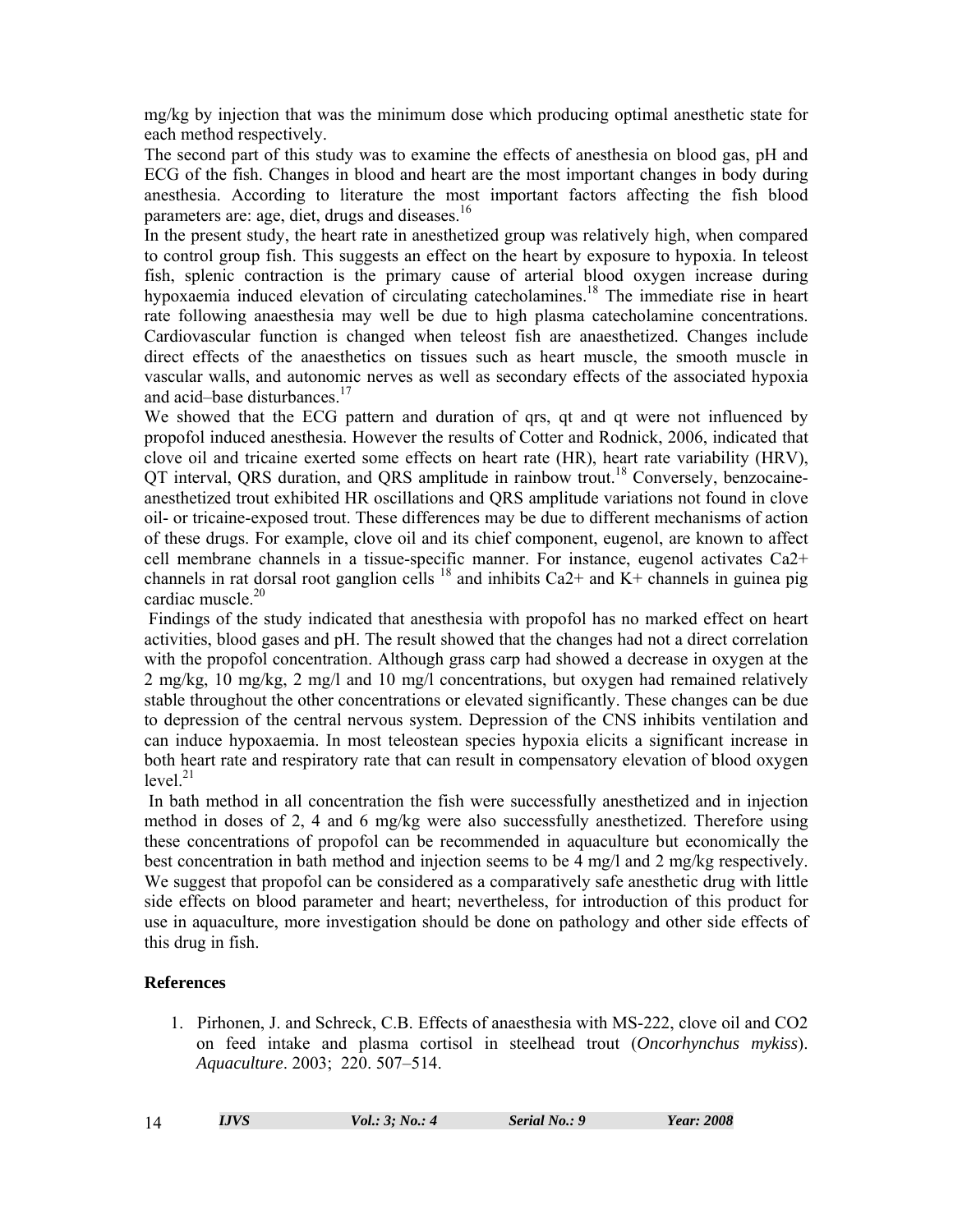- 2. Yamaky, F. and Perriera, G. Effects of propofol on the electrocardiogram and blood pressure of clinically healthy cats. *World Small Anim Anesthesia*. 2001; 22. 35-42.
- 3. Glen, JB, Hanter, SC and Wood, P. Interaction studies and other investigation of the pharmacology of propofol. *Postgrad Med J.* 1985; 61. 2. 7-14.
- 4. Sebel, P. and Lowdon, J. Propofol: A new intravenous anesthetic. *Anesthesiology*. 1989; 71. 260-277.
- 5. Watt, EE., Betts, BA., Kotey, FO., Humbert, DJ., Griffith, TN., Kelly, EW., Veneskey, KC., Gill, N., Rowan, KC., Jenkins, A. and Hall, AC. Menthol shares general anesthetic activity and sites of action on the GABAA receptor with the intravenous agent, propofol. *Europ J Pharma*. 2008; 590. 120–126.
- 6. Nagashiyama, Y. and Furkawa, Y. Propofol increase contractility of isolated bloodperfused left ventricular muscle in the dog. *J Anesth*. 2000; 14. 45-47.
- 7. Goodchild, C. and Serrao, J. Cardiovascular effect of propofol in the anaesthetized dog. *Brit J Anesthesia*. 1989; 63. 87-92.
- 8. Aissaus, A, Altimiros, J and Tort, L Cardiac conduction times in *Sparus auratus* at different heart rates. *J Fish Biol*, 1998; 52. 1154-1164.
- 9. Bruecker, P and Graham. M, The effects of the anesthetic ketamine hydrocholoride on oxygen consumption rates and behavior in the fish *Hores citrinellam*. *Comp Biochem Physiol*. 1993; 104 (1). 57-59.
- 10. Ferreire, JT, Smit, GL and Schoonbee, HJ, The effect of the anesthetic benzocaine hydrochloride on red cell fragilities in C*yprinus carpio. J Fish Biol*, (1981); 18 (2). 123-126.
- 11. Graham, MS and Iwana, GK The physiologic effects of the anesthetic ketamine hydrochloride on two salmonid species. *Aquacultre*. 1990; 90 (3-4). 323-331.
- 12. Hill, JV, Davison, W. and Forster, ME The effects of fish anaesthetics (MS222, metomidate, and AQUI-S) on heart ventricle, the cardiac vagus and branchial vessels from Chinook salmon (*Oncorhynchus tshawytscha*). *Fish Physiol Biochem*. 2004; 27, 19–28.
- 13. Palić, D., Herolt, D.M., Andreasen, C.B., Menzel, B.W. and Roth, J.A. Anesthetic efficacy of tricaine methanesulfonate, metomidate and eugenol: Effects on plasma cortisol concentration and neutrophil function in fathead minnows *(Pimephales promelas* Rafinesque, 1820). *Aquaculture*. 2006; 254. 675–685.
- 14. Miller, SM, Mitchell, MA, Heatley, JJ Wolf, T., Lapuz, F., Lafortune, M., and Smith, JA, Clinical and Cardio respiratory effects of Propofol in the spotted bamboo shark (*Chyllosyllium pligosum*). *J Zoo Wildlife Med*. 2005; 36 (4): 673-676.
- 15. Fleming, GJ, Heard, DJ, Floyd, RF and Riggs, A. Evaluation of Propofol and Medetomidine-Ketamine for Short-Term Immobilization of Gulf of Mexico Sturgeon (*Acipenser oxyrinchus de soti*). *J Zoo Wildlife Med*. 2003; 34 (2):153-8.
- 16. Booth, NH and McDonald. E *Veterinary pharmacology and Therapeutics*. 6th ed. State University Press, Ames, Iowa, 165-167, 253-265. 1988.
- 17. Rothwell, SE, Black, SE., Jerrett, AR. and Forster, ME. Cardiovascular changes and catecholamine release following anaesthesia in Chinook salmon (*Oncorhynchus tshawytscha*) and snapper (*Pagrus auratus*). *Comp Biochem Physiol,* Part A. 2005; 140. 289– 298.
- 18. Okhubo, T., Kitamura, K., Eugenol activates Ca2+-permeable currents in rat dorsal root ganglion cells. *J Dentis Res*. 1997; 76, 1737–1744.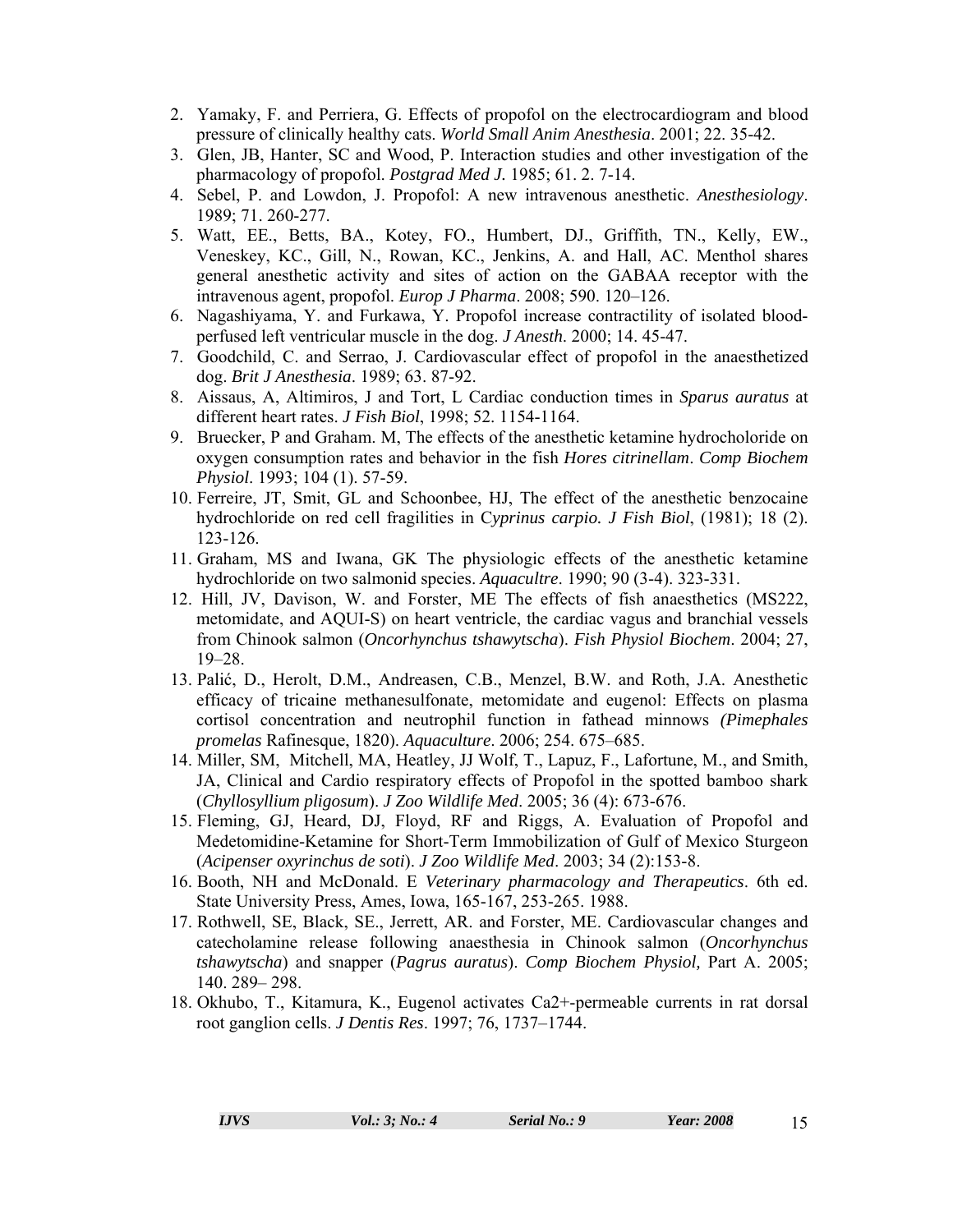- 19. Cotter, PA and Rodnick, KJ Differential effects of anesthetics on electrical properties of the rainbow trout (*Oncorhynchus mykiss*) heart. *Comp Biochem Physiol*, Part A, 2006; 145. 158-165.
- 20. Sensch, O., Vierling, W., Brandt, W., Reiter, W. Effects of inhibition of calcium and potassium currents in guinea-pig cardiac contraction: comparison of betacaryophyllene oxide, eugenol, and nifedipine. *Brit J Pharma*. 2000; 131, 1089–1096.
- 21. Andersen, JB and Wang, T Effects of anaesthesia on blood gases, acid–base status and ions in the toad *Bufo marinus. Comp Biochem Physiol*, Part A. 2002; 131. 639– 646.